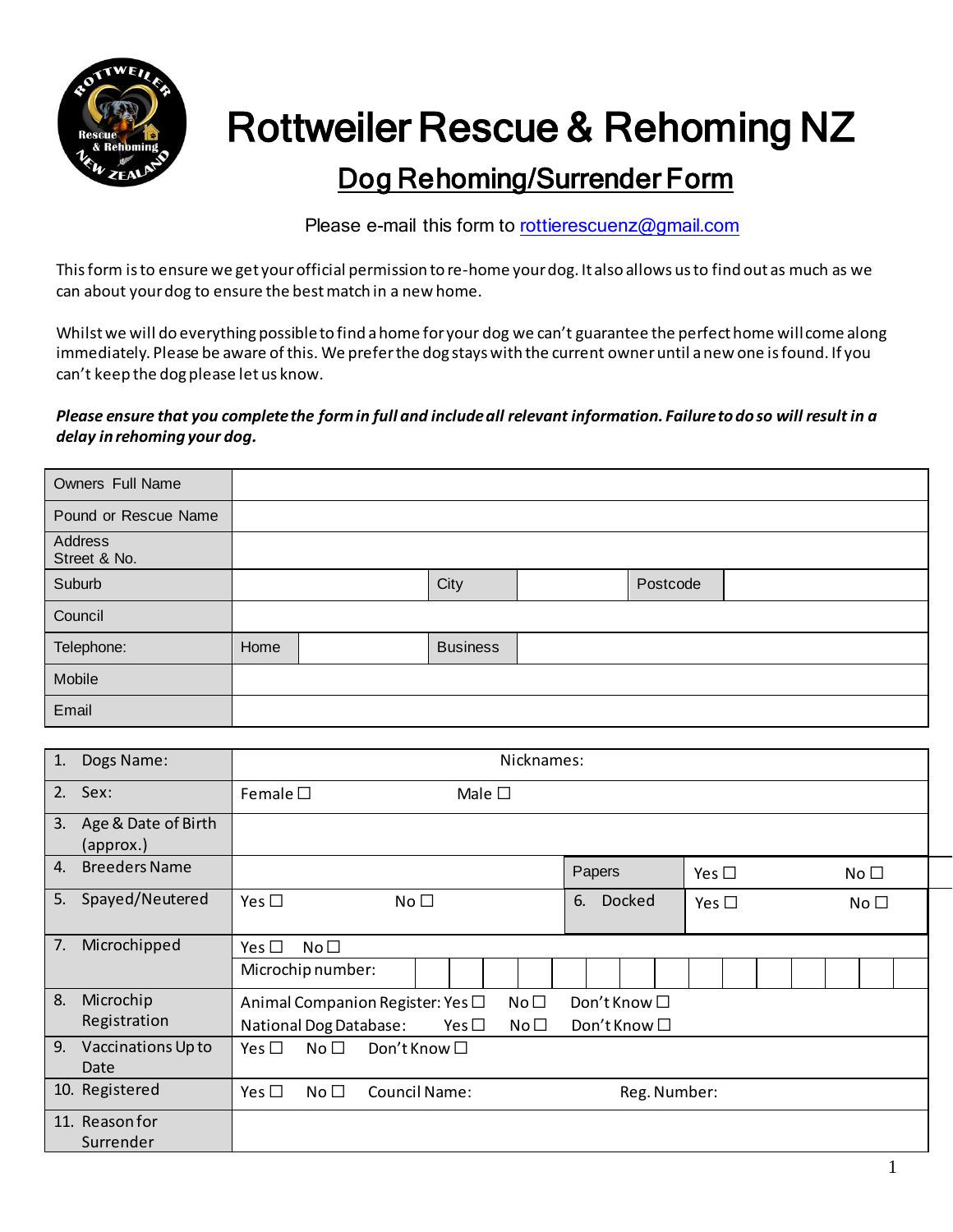| 12. We need to know as much about your dog as possible to ensure a "perfect match" in their new home.              |               |                 |              |  |  |
|--------------------------------------------------------------------------------------------------------------------|---------------|-----------------|--------------|--|--|
| Good with cats                                                                                                     | Yes $\square$ | No <sub>1</sub> | Don't know □ |  |  |
| Good with other dogs                                                                                               | Yes $\square$ | No <sub>1</sub> |              |  |  |
| Good with children                                                                                                 | Yes $\square$ | No <sub>1</sub> |              |  |  |
| Good around elderly                                                                                                | Yes $\square$ | No <sub>1</sub> | Don't know □ |  |  |
| Good around livestock e.g. cattle, sheep, goats, chickens                                                          | Yes $\square$ | No <sub>1</sub> |              |  |  |
| Is the dog toilet trained?                                                                                         | Yes $\square$ | No <sub>1</sub> |              |  |  |
| Any food aggression?                                                                                               | Yes $\square$ | No <sub>1</sub> |              |  |  |
| Has the dog ever growled, snapped or bitten anyone?                                                                | Yes $\square$ | No <sub>1</sub> |              |  |  |
|                                                                                                                    |               |                 |              |  |  |
| 13. Where does your dog currently sleep? Inside or outside? Please specify whether in kennel, crate or on own bed. |               |                 |              |  |  |
|                                                                                                                    |               |                 |              |  |  |
| 13. What do you currently feed your dog? Please name brands, amount and frequency.                                 |               |                 |              |  |  |
|                                                                                                                    |               |                 |              |  |  |
| 14. Which areas of the house has the dog been exposed to? E.g. is it allowed inside or always outside?             |               |                 |              |  |  |
|                                                                                                                    |               |                 |              |  |  |
| 15. How many hours has the dog been without human company for each day?                                            |               |                 |              |  |  |
|                                                                                                                    |               |                 |              |  |  |
|                                                                                                                    |               |                 |              |  |  |
| 16. How often have you been exercising your dog? How long for? On lead or off lead?                                |               |                 |              |  |  |
|                                                                                                                    |               |                 |              |  |  |
|                                                                                                                    |               |                 |              |  |  |
| 17. Please tell us as much as you can about your dog. Likes, dislikes, bad habits etc                              |               |                 |              |  |  |
|                                                                                                                    |               |                 |              |  |  |
|                                                                                                                    |               |                 |              |  |  |
|                                                                                                                    |               |                 |              |  |  |
|                                                                                                                    |               |                 |              |  |  |
|                                                                                                                    |               |                 |              |  |  |
|                                                                                                                    |               |                 |              |  |  |
|                                                                                                                    |               |                 |              |  |  |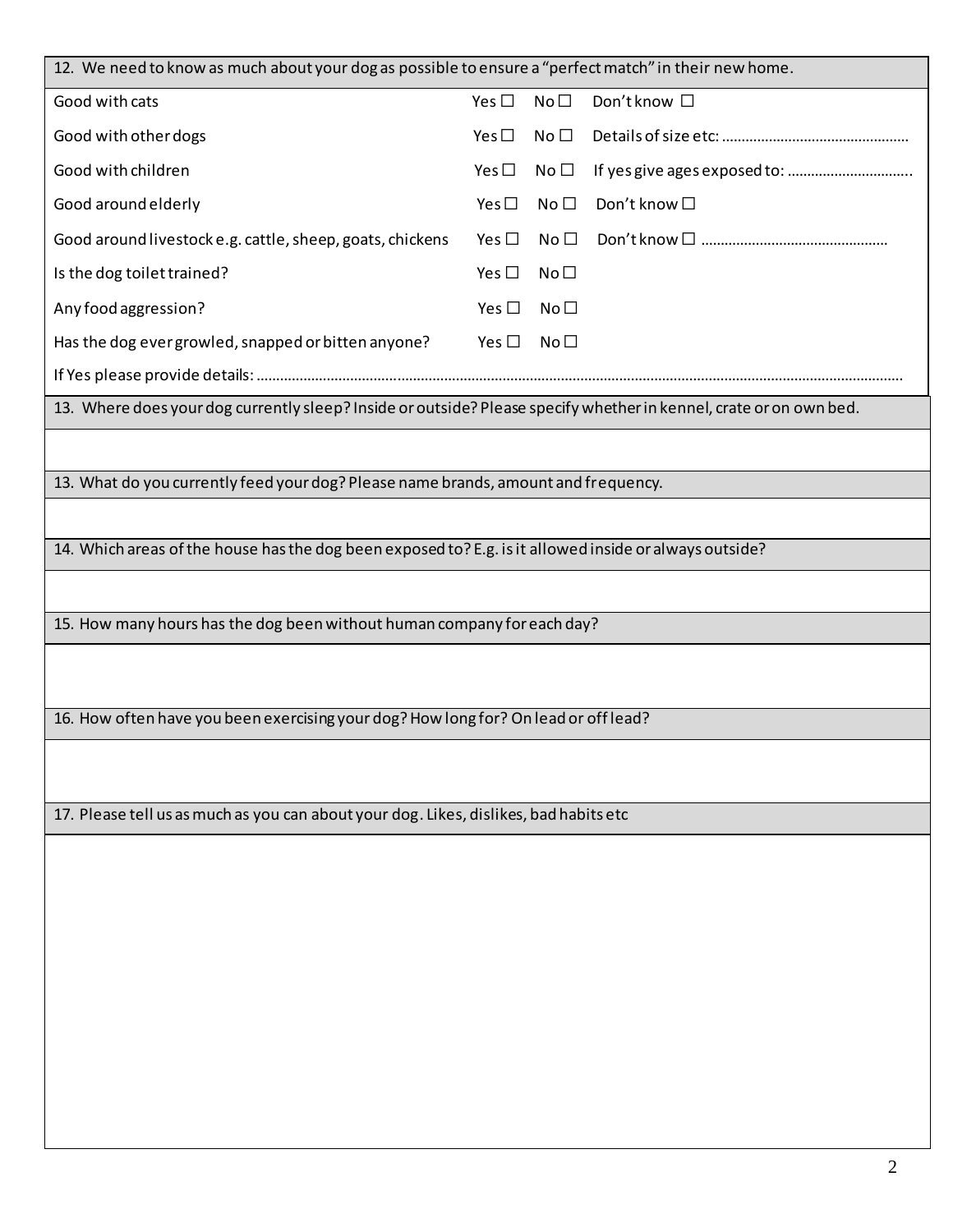| 18. Local Council                                                                                                                                                           | 19. My local vet the dog is registered with                                                                                                                                                                                                         |  |  |  |
|-----------------------------------------------------------------------------------------------------------------------------------------------------------------------------|-----------------------------------------------------------------------------------------------------------------------------------------------------------------------------------------------------------------------------------------------------|--|--|--|
| I agree to a council background check being<br>conducted<br>$\Box$ Yes (please tick/check box)                                                                              |                                                                                                                                                                                                                                                     |  |  |  |
| 20. Surrender Fee                                                                                                                                                           |                                                                                                                                                                                                                                                     |  |  |  |
| Due to the cost of rehoming a dog we do request a fee to assist us in the rehoming process.                                                                                 |                                                                                                                                                                                                                                                     |  |  |  |
| Minimum Donation: \$50.00<br>Additional Donation: \$<br>Total to Pay:<br>$\mathsf{S}$<br>Payment can be made directly to:<br><b>Rottweiler Rescue</b><br>01-0281-0638309-00 |                                                                                                                                                                                                                                                     |  |  |  |
| Reference: Dogs Name (e.g. Bella)<br>21. Other information you wish to provide.                                                                                             |                                                                                                                                                                                                                                                     |  |  |  |
|                                                                                                                                                                             |                                                                                                                                                                                                                                                     |  |  |  |
| registered owner of this dog and have the legal right to rehome the above-mentioned dog.                                                                                    | By submitting this application, I hereby agree that all the information I have provided is correct. I agree that I am the                                                                                                                           |  |  |  |
| rehome your dog.                                                                                                                                                            | Providing untruthful answers or failure to comply with the requirements of this application can result in us being unable to                                                                                                                        |  |  |  |
| You agree to allow us to check with your local council and veterinary clinic for information as may be required.                                                            |                                                                                                                                                                                                                                                     |  |  |  |
| possible.                                                                                                                                                                   | We appreciate you taking the time to complete this form. Upon review and approval, we will contact you as soon as                                                                                                                                   |  |  |  |
| We do charge an adoption fee but do not pay to take a dog.                                                                                                                  |                                                                                                                                                                                                                                                     |  |  |  |
| Please be aware of this when signing the form.                                                                                                                              | Please note that Rottweiler Rescue & Rehoming NZ takes no responsibility or liability for any damage or injury the dog may<br>cause to property or persons. While every care is taken to ensure the temperament of the animal they can have issues. |  |  |  |
| We reserve the right to refuse any dog for rehoming and will not enter into any further correspondence on our decision.                                                     |                                                                                                                                                                                                                                                     |  |  |  |
| <b>Name and Signature:</b>                                                                                                                                                  |                                                                                                                                                                                                                                                     |  |  |  |
| Date:                                                                                                                                                                       |                                                                                                                                                                                                                                                     |  |  |  |